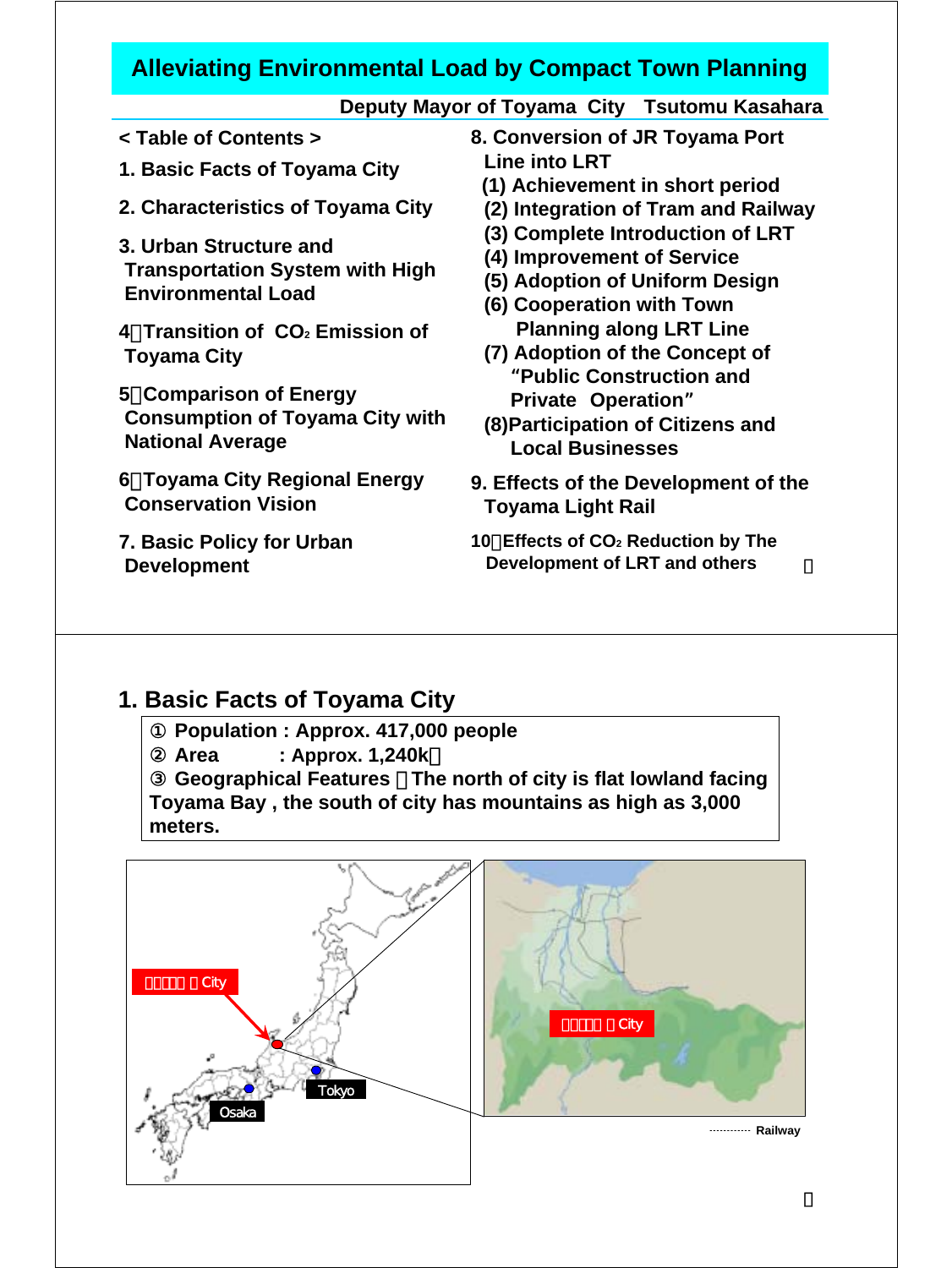# **2. Characteristics of Toyama City**



#### **3. Urban Structure and Transportation System with High Environmental Load**

**In a city with low density and high dependency on automobile traffic , the environmental load per-capita is large in Toyama City.**



■**DID Population and CO2 Emission per-capita t-**CO**2**



Source : Estimation by Ministry of the Environment (2004)

Source : Estimation by Ministry of the Environment (2000)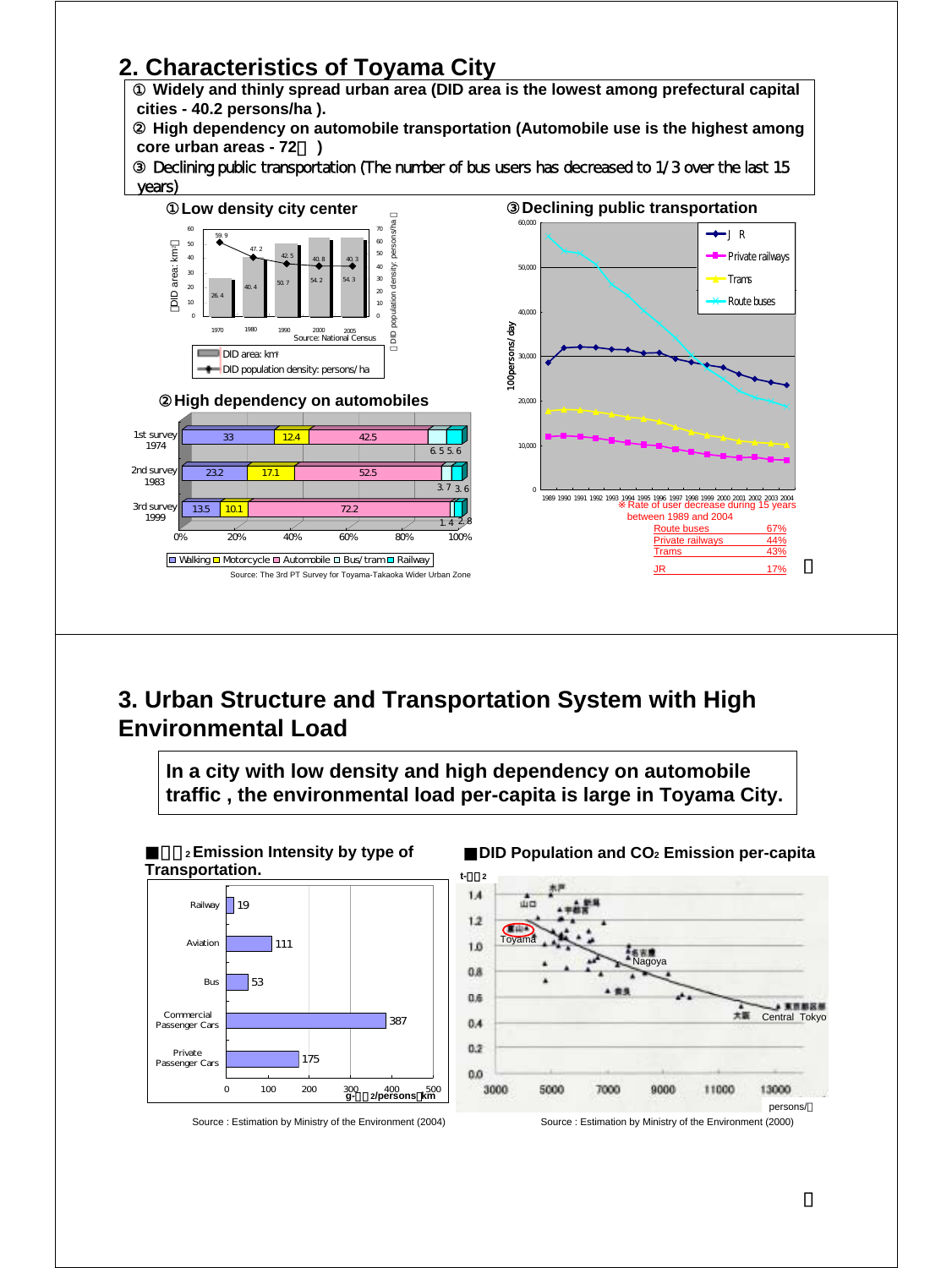## **4. Transition of CO2 Emission of Toyama City**

**In Toyama City, CO2 Emission increased by approx. 29**% **from 1990 to 2003.**

**CO2 Emission of transportation sector increased by approx. 28**%**.**

| CO <sub>2</sub> Emission of Toyama City | Unit 1,000<br>$\overline{2}$ |                  |         |                      |           |
|-----------------------------------------|------------------------------|------------------|---------|----------------------|-----------|
|                                         | 1990                         |                  | 2003    | Increasing<br>Rate(% |           |
|                                         |                              | <b>Breakdown</b> |         | <b>Breakdown</b>     | 2003/1990 |
| <b>Industrial Sector</b>                | 1,6729                       | 480              | 20626   | 45.8                 | 233       |
| <b>Transportation Sector</b>            | 850.4                        | 24.4             | 1,0865  | 24.1                 | 27.8      |
| <b>Consumer Sector (Home)</b>           | 531.4                        | 152              | 709.9   | 158                  | 336       |
| <b>Consumer Sector (Business)</b>       | 4329                         | 124              | 6429    | 14.3                 | 485       |
| Total                                   | 3,487.6                      | 1000             | 4,501.9 | 1000                 | 29.1      |

Source Toyama City Regional Energy Conservation Vision

**5. Comparison of Energy Consumption of Toyama City with National Average**

**Energy consumption of Toyama City is approx. 4**% **higher than national average, and transportation sector accounts high proportion.**

#### ■**Comparison of Energy Consumption per-capita**

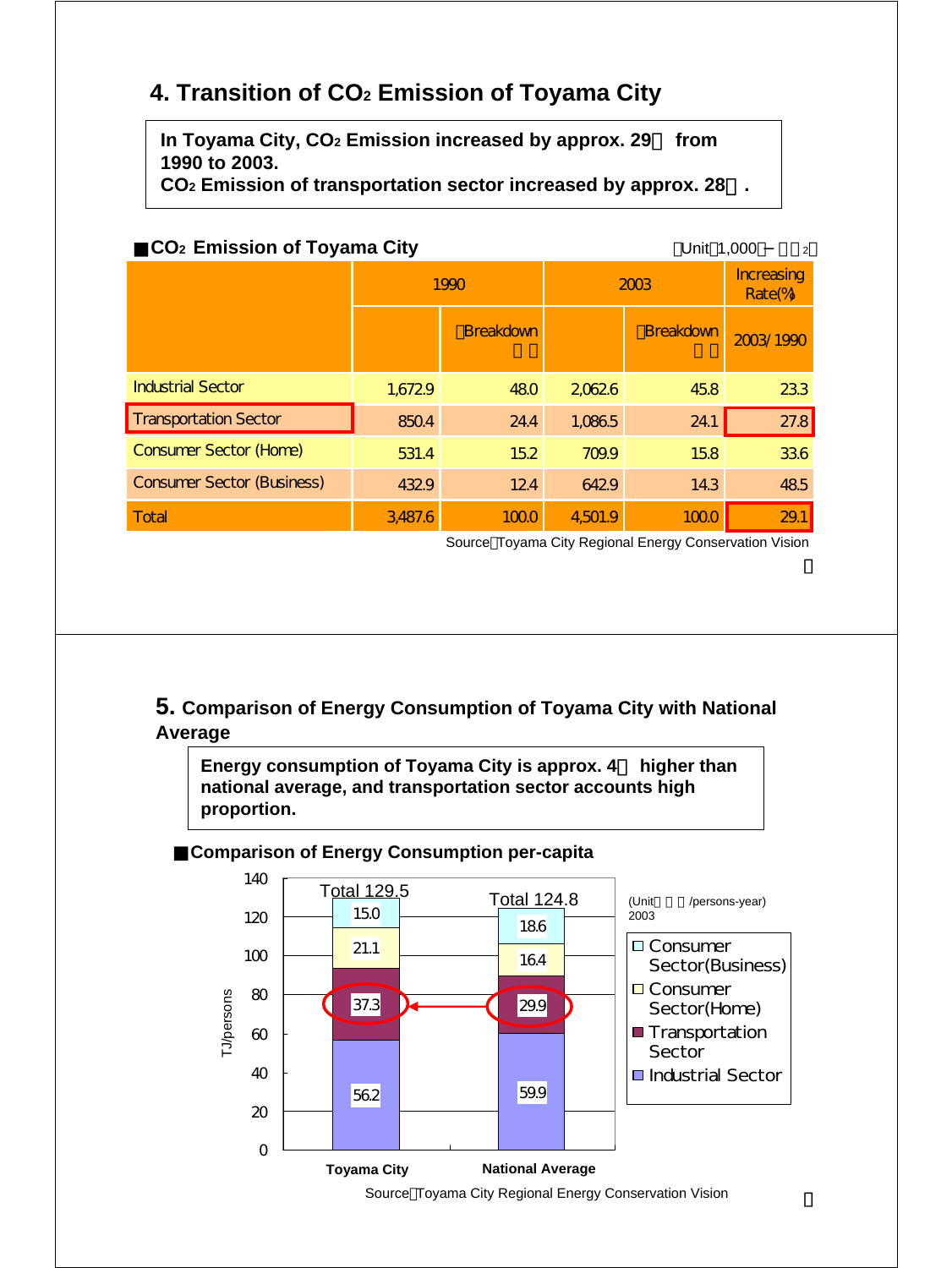#### **6. Toyama City Regional Energy Conservation Vision**( 2007 February)

"Toyama City Regional Energy Conservation Vision" is formulated to curb energy consumption in 2010 at the equal level in 2003.

#### **(1)Basic Policy**

"Compact Town, Slim Life"

Citizen, companies and administration cooperate to promote energy conservation and support compact town planning environmentally by revitalizing public transportation.

#### **(2)Aim**

Reducing emissions to 5% below estimation in 2010.

#### **Curb energy consumption in 2010 at the equal level in 2003**

#### **(3)Approaches for the Aim by Each Sector**

① **Industrial Sector: Reducing energy emission systematically in each industry or each factory.** ② **Transportation Sector: Reducing energy emission systematically in each category of railway, ship and aviation. Automobile: Environmentally benign driving by over 30% of drivers "NO my car day" Introduction of Hybrid car and Economical car Revitalizing and promotion of utilization of public transportation** ③ **Consumer Sector (Home): Practice the "Ecological Lifestyle" Attempt to conserve the energy consumption by over 30 % of family units Conversion to energy saving instruments Adoption of high efficiency water heater** ④ **Consumer Sector (Business) :Building the environmental vision into business activities Utilizing the energy saving diagnosis , BEMS , ESCO etc. Adoption of energy saving instruments and high efficiency water heater etc.** 

### **7. Basic Policy for Urban Development**

**Convert the urban structure and transportation system into one with a lower energy load by revitalizing public transportation and planning a compact town along each line.**



|      | Population density Railway service |      | <b>Bus service</b> |      |                                        |
|------|------------------------------------|------|--------------------|------|----------------------------------------|
| Hiah |                                    | Hiah |                    | Hiah | <b>Walking sphere</b><br>along station |
| Low  | --------                           | Low  |                    | Low  | and bus stop                           |
|      |                                    |      |                    |      |                                        |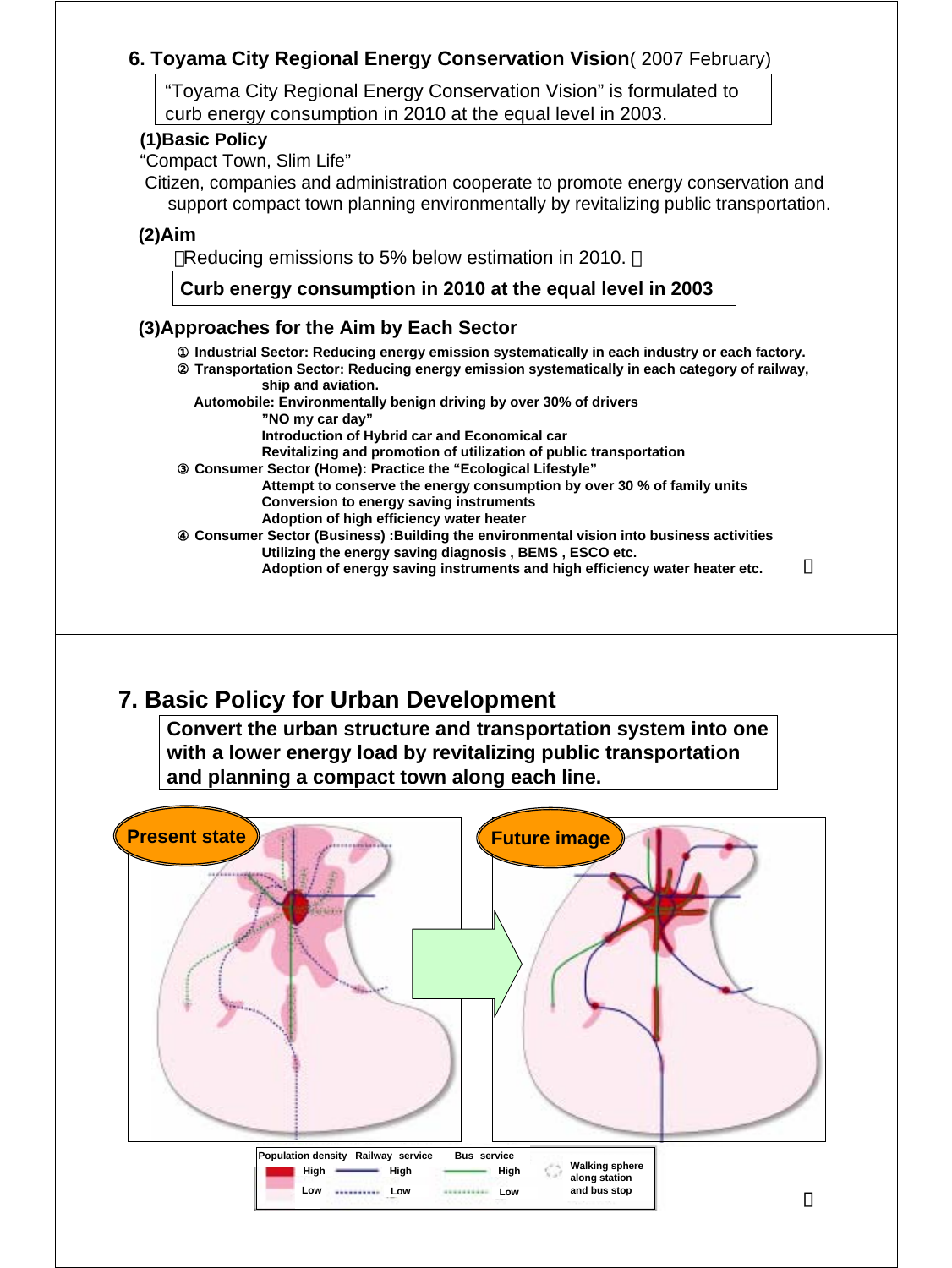#### **7. Basic Policy for Urban Development**

**Increase the population of people living around areas with easy access to public transportation, though the population of Toyama City will decrease.**



#### **8. Conversion of JR Toyama Port Line into LRT**

# **(1) Achievement in short period**

**Inaugurated 3 years after announcement of the concept**  (Inaugurated 14 months after starting construction).

### **(2) Integration of Tram and Railway**

**First Tram introduced in Japan in the last 58 years.**

**1.1km of Shared Track Section** (Track Law) **, 6.5km of Dedicated Track Section** (Railway Business Law)**.**

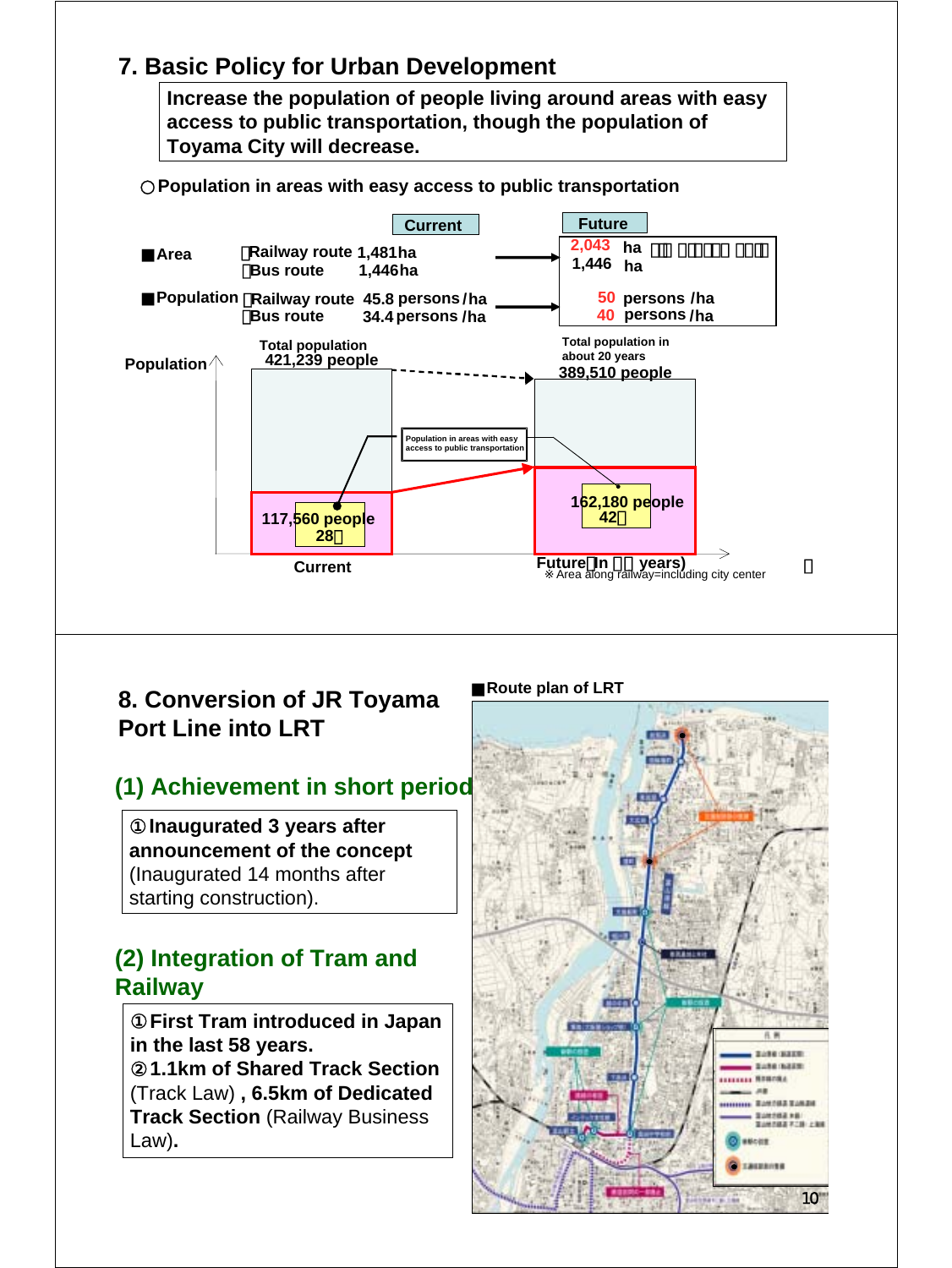

Dedicated Track Section Hasumachi (Railway Business



## **(3) Complete Introduction of LRT**

**All seven cars are low floor vehicles All barrier-free stops Noise prevention by damping track and lawn track IC card system**

■ **All low floors**



**All barrier-free stops** INTEC Honsha-Mae



**Damping track set with polyurethane sealing compound**



レールとコンクリート技能を機能で固定する「他性調査を検討」 と、レールと追加路面との海域が中さい「潜レール」という MINISTERS.

Lawn track Toyama-eki Kita



言山気からブールバールへの外形転送部の一部に、最盛か な同期を配慮した正性取締を保護。

#### IC card reader installed in the vehicle



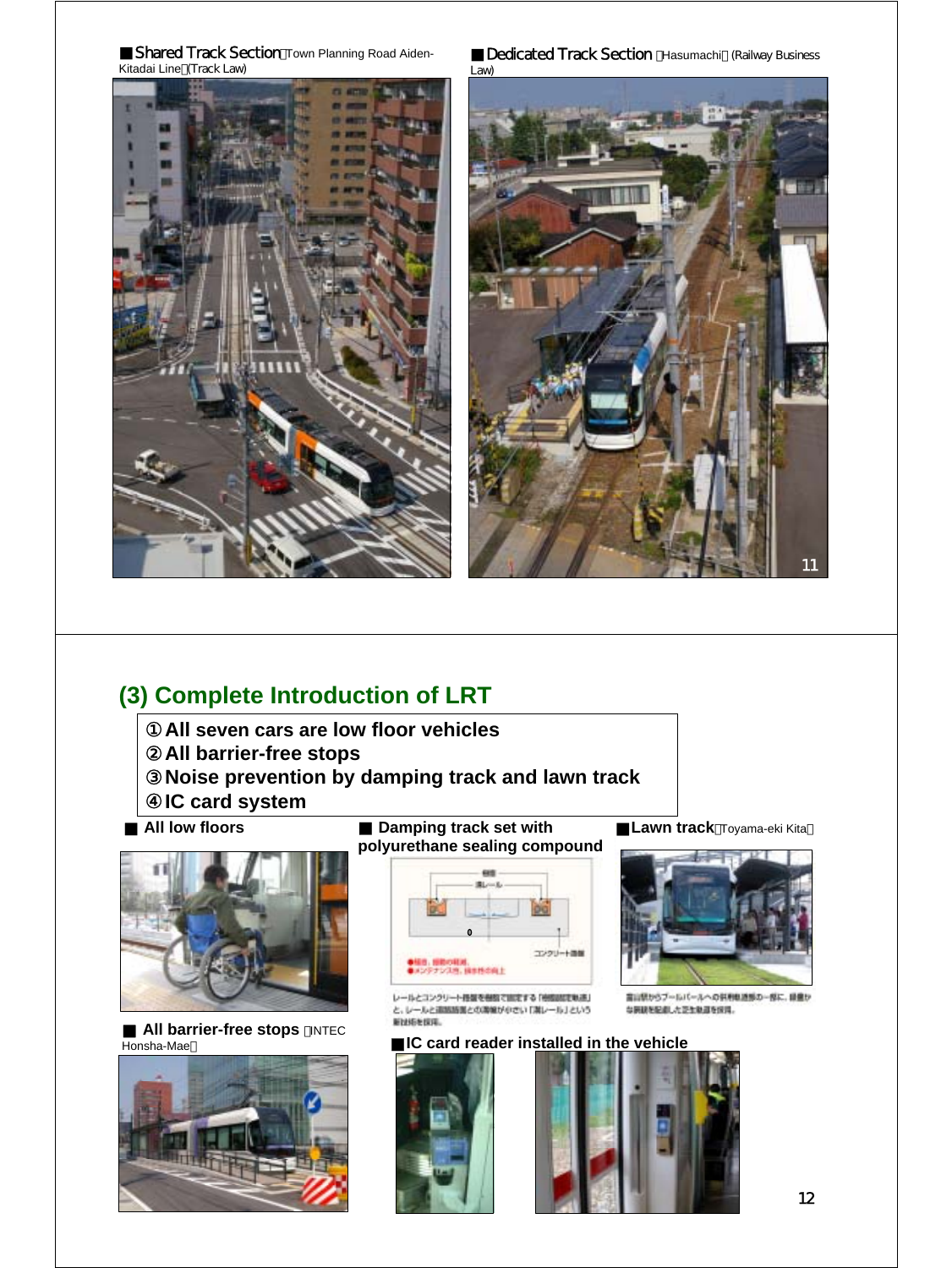## **(4) Improvement of Service**

Addition of three new stops and an average interval between stops of 600 **meters.**

**Services 3.5 times more frequent than before** *(Morning peak hours : Every 10***)** minutes , Non-peak hours : Every 15 minutes)**.** 

**Extension of the Service Schedule for the last train from 9 pm to 11 pm** Flat fare of 200 yen (160 yen for IC card users, 100 yen for users over 65 years old)**.**

⑤**Credit exit** allow passengers to exit from the rear **for IC card users .**



# **(5) Adoption of Uniform Design**

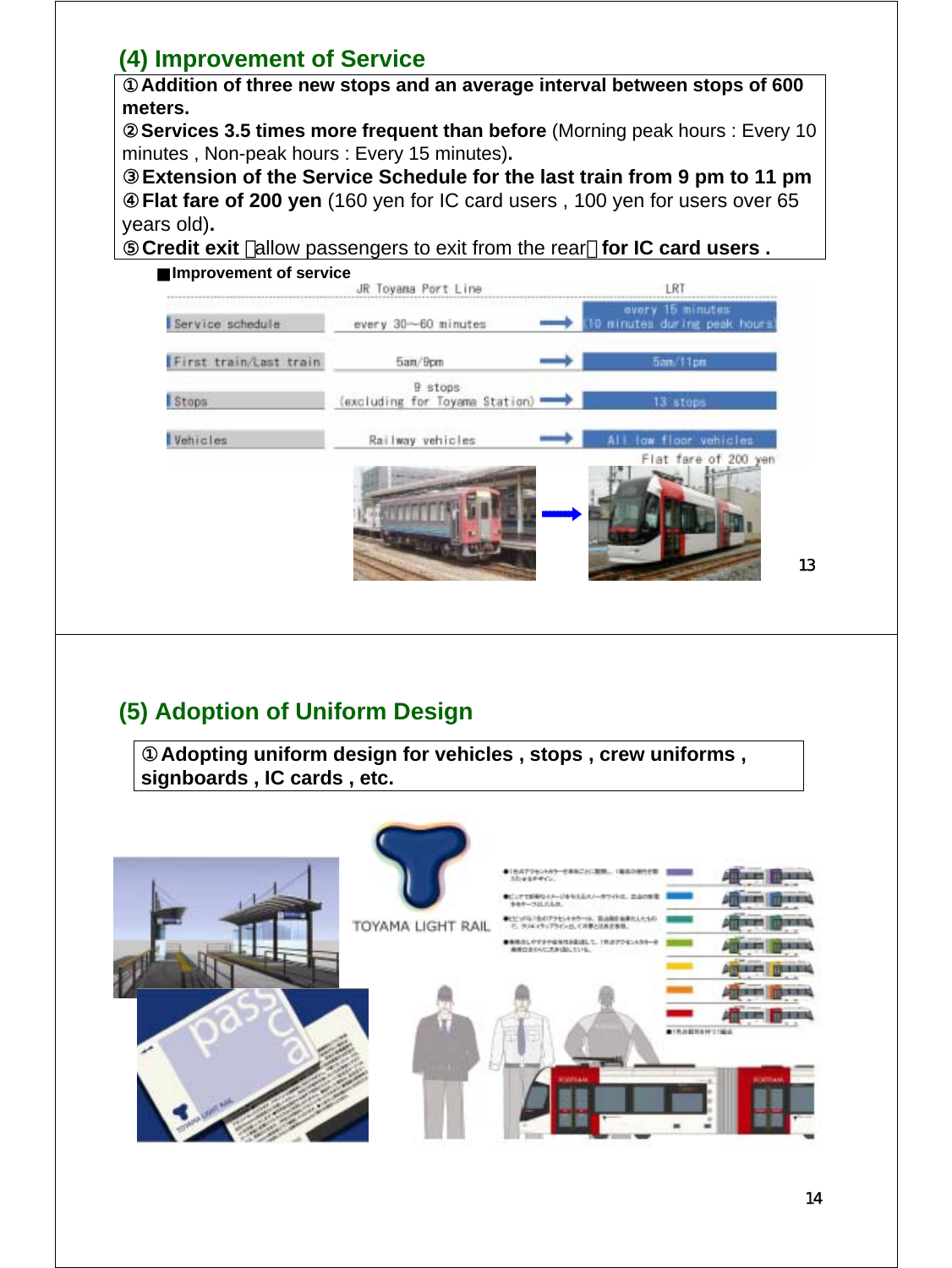## **(6) Cooperation with Town Planning along LRT Line**

With the abolition of some **bus routes, introducing 2 feeder bus lines.**

**Construction of LRT related facilities(2 open areas in front of station, 11 bicycle parking areas , etc.) .**

By utilizing subsidies for **town planning, revitalizing the area through the development of historical town landscape along the LRT line.** 



#### **(7) Adoption of the Concept of** "**Public Construction and Private Operation**"

By adopting the concept of public construction and private operation, **the government was responsible for the total construction cost and maintenance cost** about 1/3 of construction cost)**.**

②**Utilizing subsidies, Toyama City's contribution was reduced to about 1.7 billion yen from 5.8 billion yen of the total construction cost.**

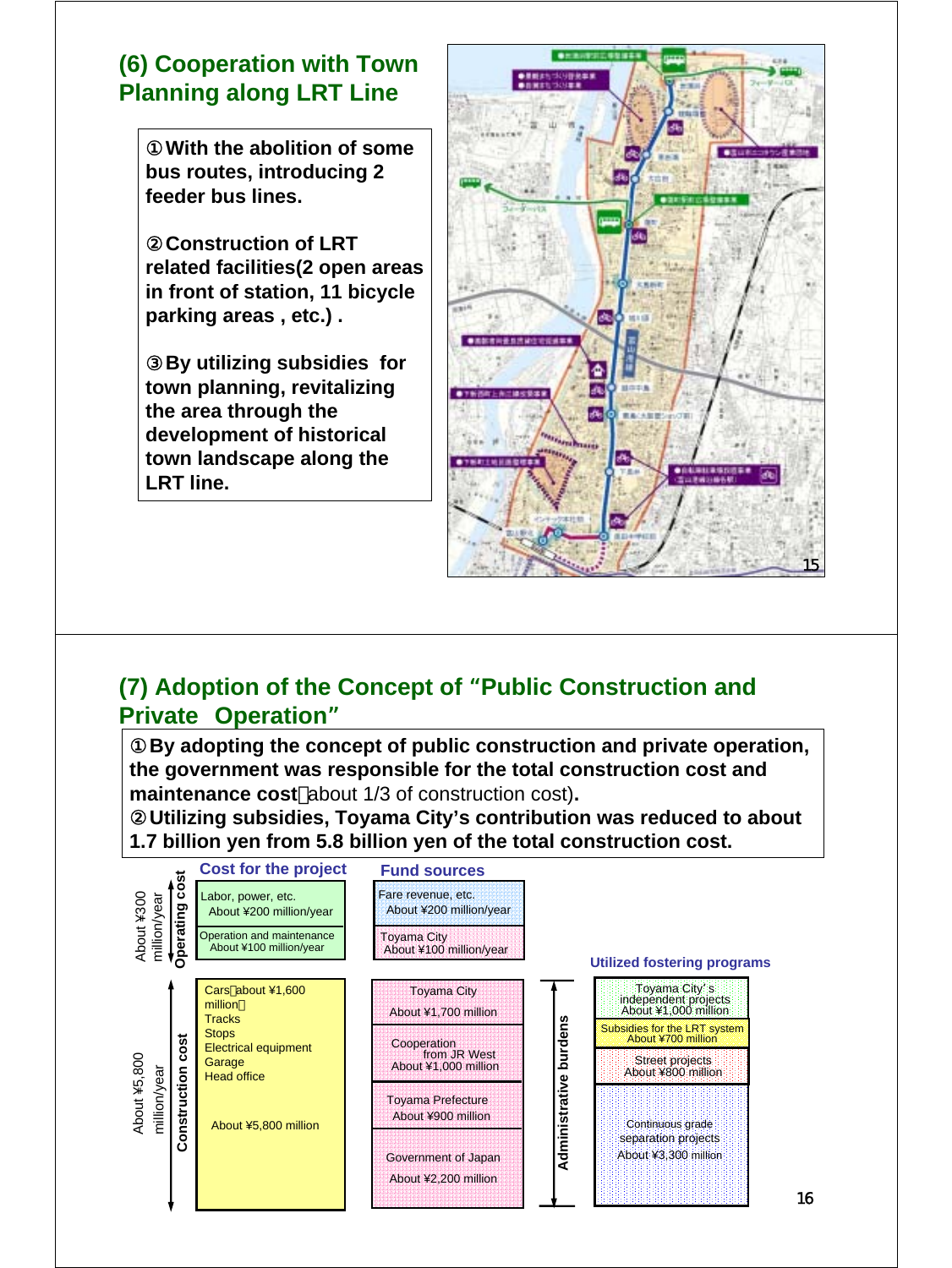#### **(8)Participation of Citizens and Local Businesses**

①**Broad support from citizens and local businesses through donations of funds or donations for benches.**

②**Cooperation with local businesses through investment for establishing a third-sector corporation, becoming a sponsor for wall space at each stop, sales of the naming rights of new stops, etc.**

Raised money for setting benches and installed memorial plates on benches with messages from the donor (50,000 yen per bench× 168 benches).

Sold the naming rights of new stops 2 stops were named by 2 local firms (15 million yen per stop).

16 local firms became sponsors for the wall space at each stop to express the characteristics of each street and 28 local firms became sponsors for wall space used for advertisements.



#### **9.Effects of the Development of the Toyama Light Rail**